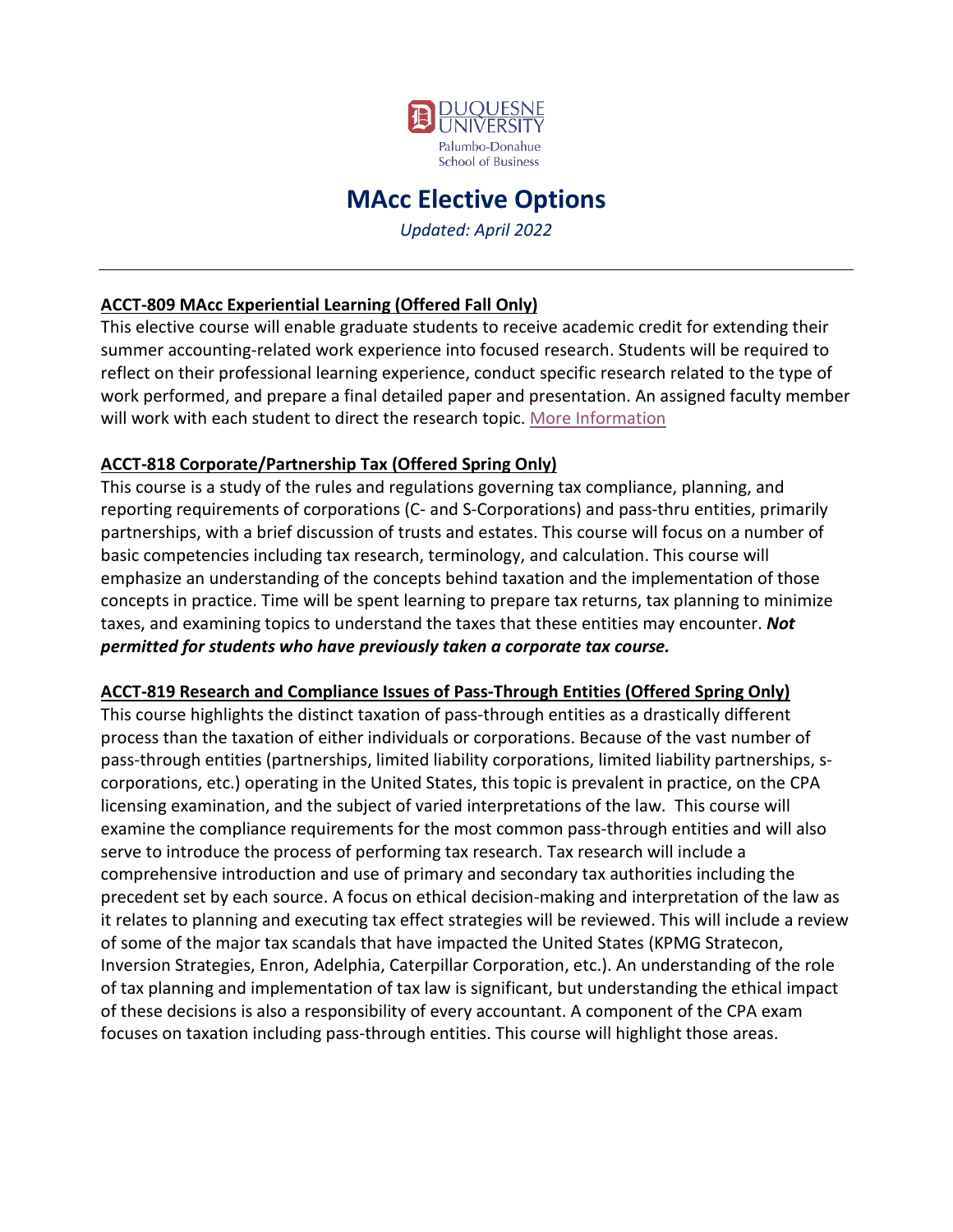#### **FINC-530 Financial Management (Offered Every Term)**

Financial Management is about decisions firms make in two broad areas: the investments it makes and how it pays for them. The first involves expenditures for physical capital, human capital, technological capability, brand capital, and so forth. The second involves raising money in financial markets. In business decision making, the objective is to maximize shareholder wealth. Why the emphasis on shareholders? Among stakeholders generally (i.e., customers, employees, suppliers, government, communities, etc.), shareholders alone possess a uniquely comprehensive and longterm view of the firm's viability as an ongoing enterprise. This perspective arises from the residual nature of shareholders' claim to earnings and assets. Wealth is created when the return from investing business resources exceeds their opportunity cost. FINC 530 Financial Management provides an advanced discussion of the analytical techniques used to assess the impact of business decisions on shareholder value. The course covers these topics: • Valuation—stocks, bonds, corporate valuation • Interest rates and financial markets • Investment decision making (capital budgeting analysis) • Risk, return and the opportunity cost of capital • Market efficiency • Capital structure

# **ACCT-813 Financial Planning & Cost Management (Offered Spring Only)**

Financial cost data assists accountants in planning and managing the activities of organizations. Planning is vital for managing the financial performance of business organizations' decisions. The financial planning topics in accounting as flexible budgets, balanced scorecard, responsibility accounting, transfer pricing and capital budgeting decisions. Cost management covers advanced topics in accounting information for external financial reporting. The cost topics include product and process costing, variable and absorption costing income statements, cost allocation for support service departments, use of standard costs for cost control, as well as variance analysis for variable and fixed product costs. The subjects covered are applicable for manufacturing, merchandizing and service organizations. The course meets the data analytics requirements in accounting by integrating statistical, analytical and quantitative methods from microeconomics and decision sciences to advance the problem-solving ability of students. *Students who did not complete a Cost Accounting course in UG must take this elective. This course is not permitted for students who have previously taken a cost accounting course.*

# **ISYS-610 Analytics & Information Management (Offered Fall Only)**

Statistical and technical understanding are essential for the AIM professional. This course focuses on creating a solid foundation of technical skills, which will be applied in downstream courses. Topics will include programming concepts and logic, descriptive, predictive and prescriptive statistics, and data storage techniques. *This course is a prerequisite for ISYS-620 and ISYS-622, which are spring-term elective options.* 

# **ISYS-612 Data Querying (Offered Fall Only)**

Modern organizations use database management systems to store their critical business data. In this course, students learn to answer business questions using various data retrieval, manipulation and transformation tools. For instance, data retrieval for most data-driven business applications relies on Structured Query Language (SQL) – the international standard language for data manipulation and retrieval. To source the data required by analytics projects, students will learn to utilize SQL along with other data-related concepts and languages.